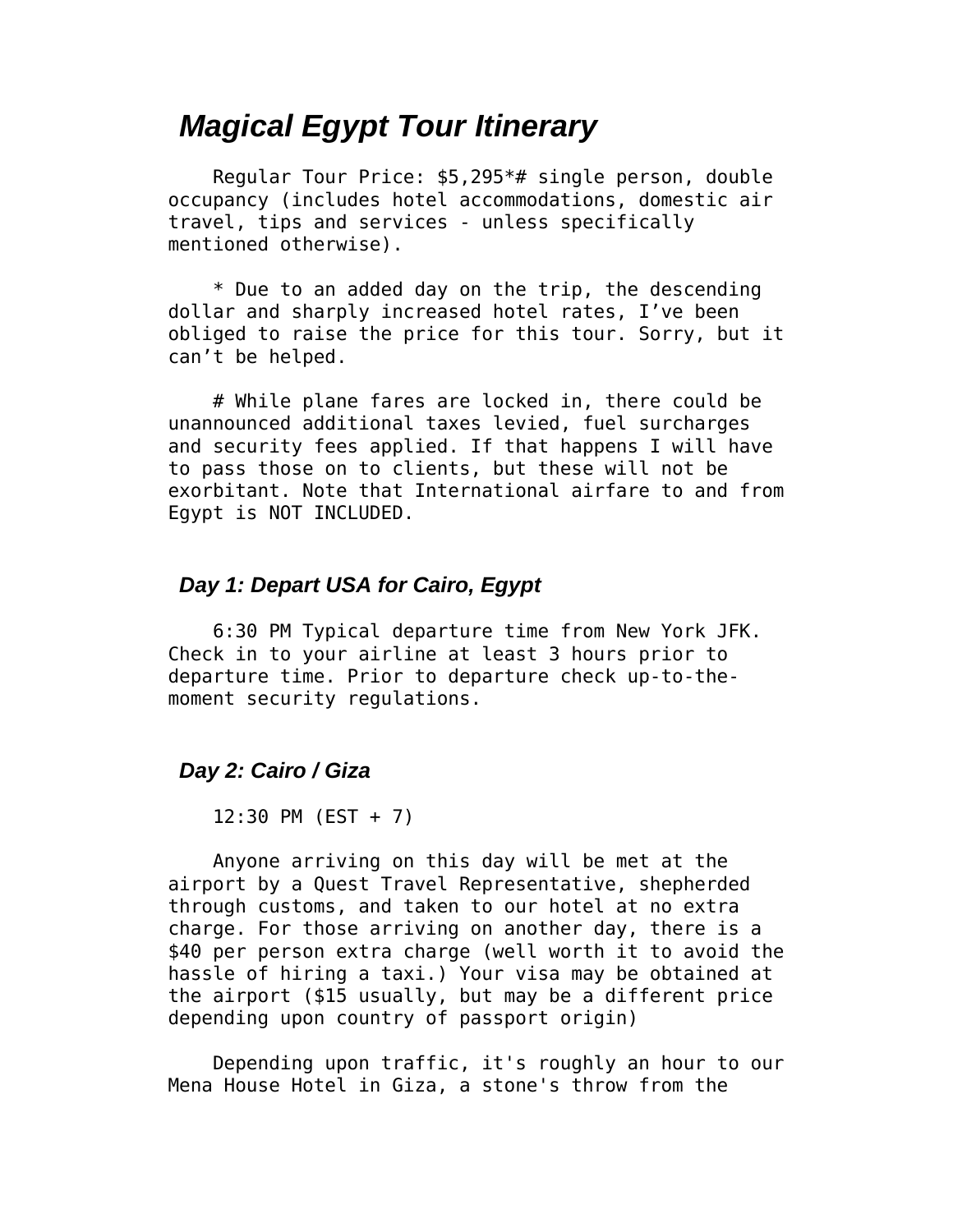Great Pyramid.

Check in. The rest of the day is free.

 HOWEVER, you should look for a flight that arrives in Cairo sometime in the afternoon if possible. Many flights from Europe come in late at night, meaning that people will get very little sleep since we start off for the Giza Plateau early the following morning - a 6AM wakeup call.

 Some may prefer to come in a day earlier and get a good night's sleep. Quest Travel, my Rep in Cairo can make all necessary arrangements if you choose to come early.

 I'm not sure how this applies to those coming in to Cairo from the Far East, but since they'll be making up time, maybe they would also depart/arrive on the same day.

### *Day 3: Giza Pyramids and The Great Sphinx*

 We begin with an 8AM private visit to the Sphinx enclosure. (It is not open to the public.) We spend about 2 hours in the enclosure and around the Sphinx and its adjacent temples. Lots of geology, but this establishes the validity of the 'Lost Civilization' theory, important for everything that follows. Also, there are discussions of the many (usually unacknowledged) mysteries involved in building these amazing structures, what lies behind their extraordinary energetic/emotional impact, etc.

 We work (walking) our way up the Plateau, past the Old Kingdom tombs of nobles and notables, toward the pyramids. There is more important evidence along the way (e.g. 'Tomb' of Khentkaus, a Queen of Menkaure, the builder of the Third Pyramid). Also, because few tourists visit these places, we're on our own and get a good visceral sense of what Egypt was like in those distant times.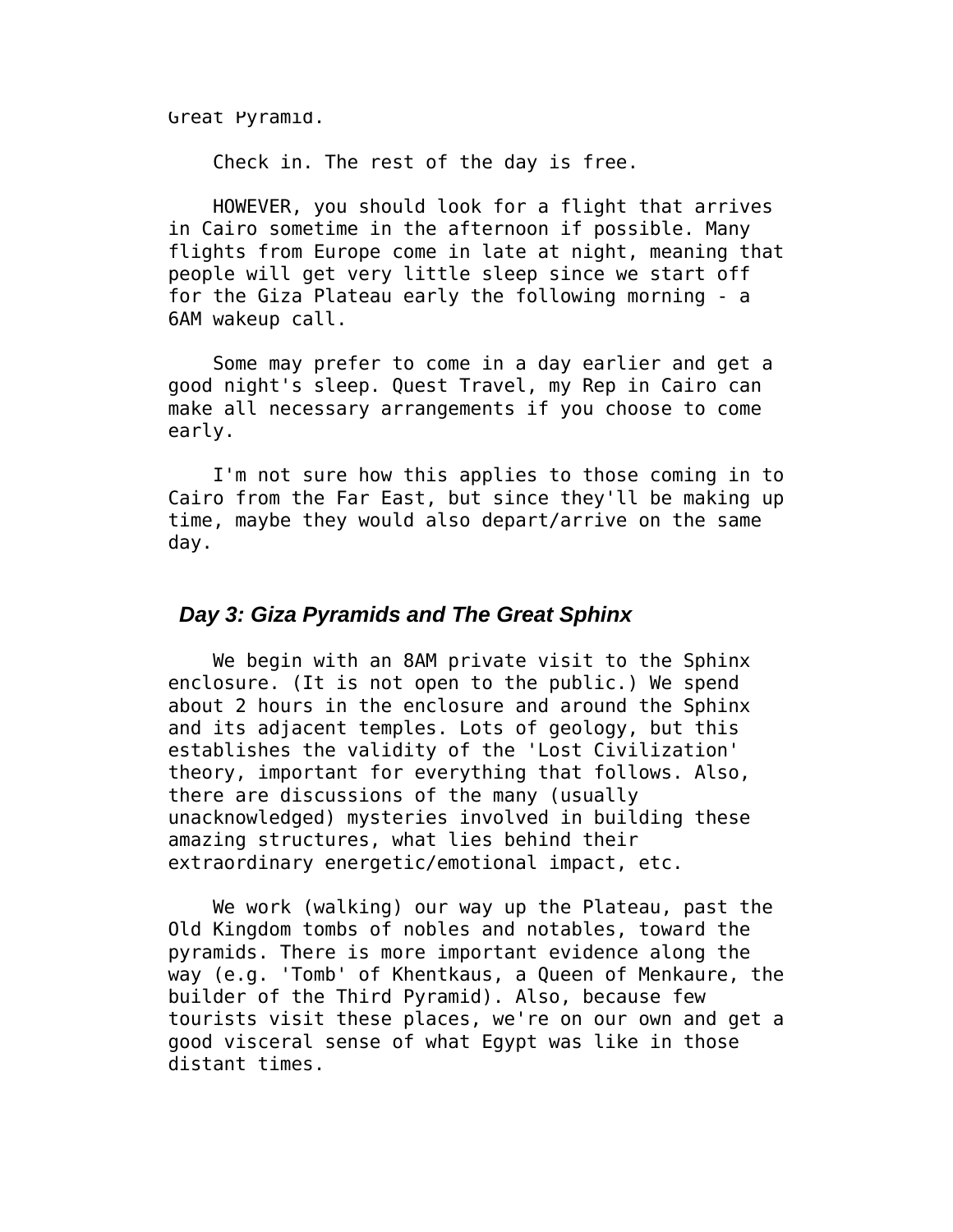Up on the Plateau, around the pyramids, there is a lot more evidence (architectural and geological) for the 'Lost Civilization'. We will examine huge, 200 ton paving blocks we could barely move today, etc. Two distinct masonry styles and therefore two distinct building periods...

 This takes us to between noon and 1 PM, depending upon how much input we get from group members. There are always lots of questions and if anyone in the group has expertise relevant to and/or complementing my explanations, discussions can be long, lively, detailed and instructive.

 Then we visit the so-called Solar Boat of Khufu. This amazing, intact funerary boat, is both a demonstration of the extremely sophisticated woodworking techniques in place 2500 BC and also of the power and wisdom of anchoring the spiritual quest in the material/physical world. As soon as the spiritual Quest is relegated solely to the intellect, as is generally the case today, it becomes abstract and effectively ineffective.

 Lunch. (Included.) By now it's 3 PM, and that's enough for most of us! Evening is free.

### *Day 4: Sakkara and Dahshur*

 6 AM wake-up call, 7:30 Departure. It is essential to start punctually and get there at opening bell. 20 minute bus ride to the Sakkara Necropolis.

 We start with the Old Kingdom Tombs of the Nobles of the Vth and VIth Dynasties (ca. 2350 - 2200 BC), with their vibrant, detailed, but apparently quite mundane 'scenes of daily life'. They are most assuredly scenes of daily life, but more importantly, they are actually metaphors for transformation. (Even the "Quackademics" are coming around to recognizing this deeper significance, though of course they haven't a clue as to either the meaning or validity of 'transformation').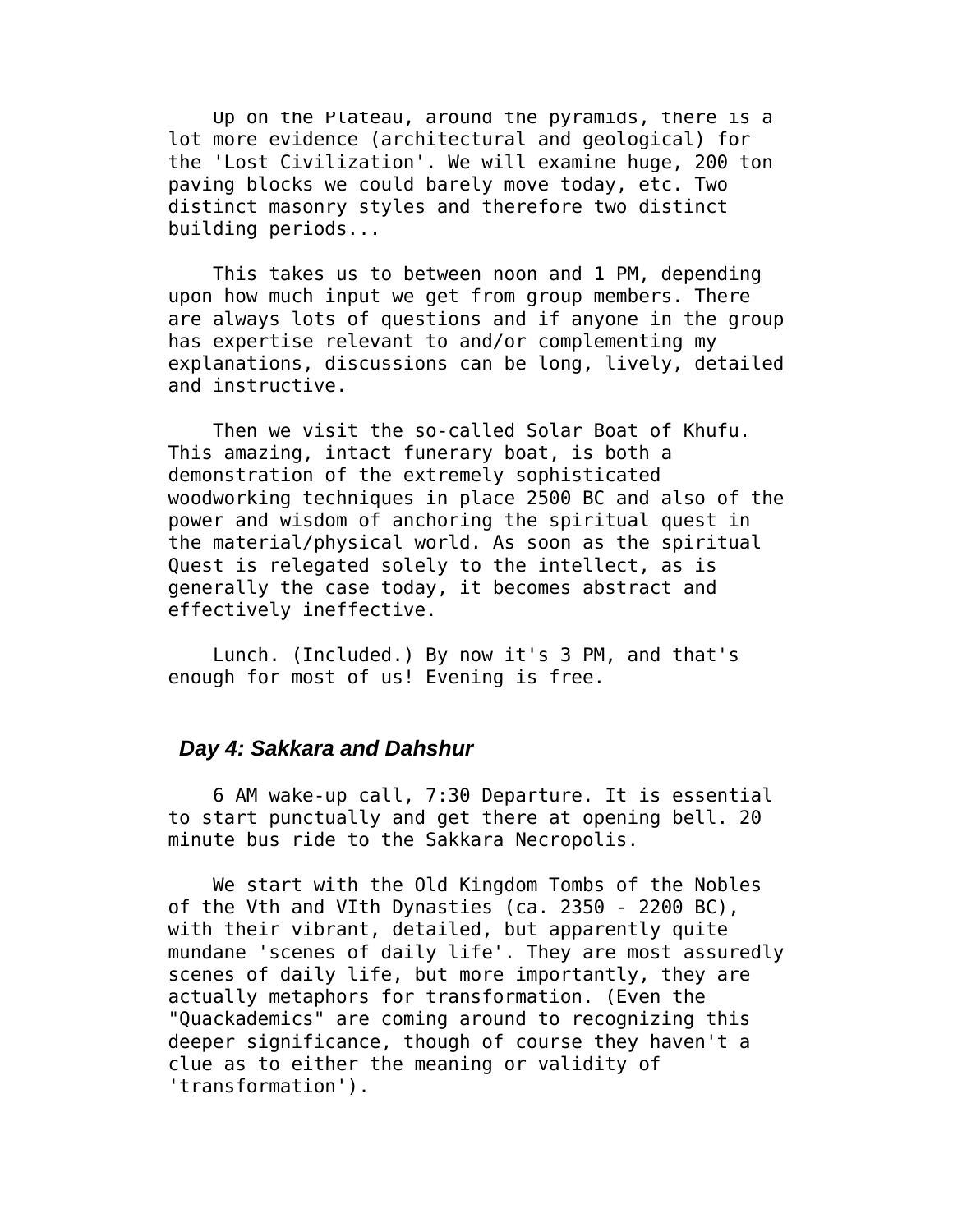Sakkara usually gets crowded early so we sometimes have to change our sequence of visits to try to avoid the crowds or even choose alternative tombs to visit.

 After the Noble Tombs, we go to and into the Sakkara Step Pyramid Complex itself, built in the reign of the IIIrd Dynasty Pharoah Zoser (ca. 2700 BC), under the direction of his genius Master of All Trades, the legendary Imhotep.

 Sakkara is supposed to be the first major stone complex in Egypt, and for that matter, the world, but the sophistication of its plan and the virtuosity of its execution makes it hard to believe that it was invented on the spot — like imagining the 2008 Porsche just happened out of the blue. Nor is it the first major stone complex either. More on this on site! We discuss Egypt as a 'legacy' not as a 'development'.

 Sakkara is also remarkably 'modern' looking, as though it were a new campus for, say, The University of Arizona, designed by Frank Lloyd Wright on a particularly inspired day. There are reasons for this —

 The interior of the Necropolis enclosure was the scene of the Heb Sed festival, which is best understood as an initiatic process; the culmination of a life of inner work, rather than as physical proof that King was fit to go on reigning (the usual explanation). We find more evidence for the 'Lost Civilization Theory' (henceforth, LCT) close by the Step Pyramid itself, such as examples of calculated resonance at work in certain strange shrines. The theme of 'transformation' is expressed in innumerable metaphors. Egypt is a "One Issue Civilization" — virtually all of its creative energy is devoted to the quest for immortality and the development and perfecting of the soul. In words, this sounds as though Egypt gets repetitive, but actually it doesn't: any more than successive concerts or baseball games or chess matches are repetitive. The infinite variations complement/ implement the exercise. By this time, it's around noon. Lunch is included at a neat outdoor local restaurant. Great kebabs. After lunch, it's on to Dahshur, and the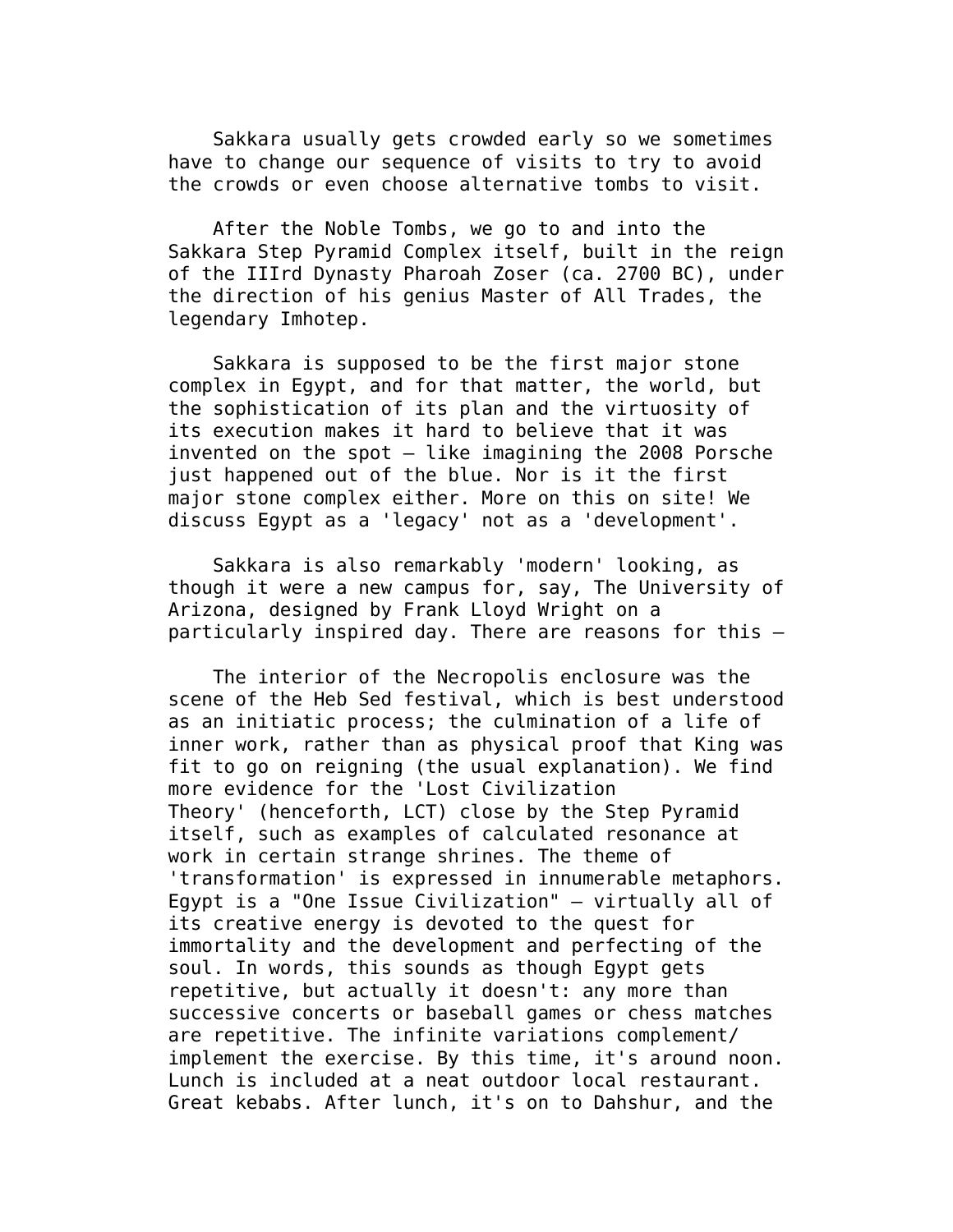Red and 'Bent' Pyramids.

 The Red Pyramid, with its resonating main chambers and earlier megalithic third chamber (quackademics call this a 'plundered tomb chamber'. It is neither plundered, nor a tomb chamber) is the second most spectacular pyramid after the Great Pyramid The Bent Pyramid is a generally unrecognized architectural marvel. 60% of the casing blocks are still in place, so you get a sense of what a completed pyramid once looked like, and the construction methods needed to build it defy explanation. If there are any architects or builders in our group, have a go at it. I've read that the Bent Pyramid is now, for the first time ever, open to the public. If it is, we'll go in. A first for me, too! End of the day.

 On the way back we stop at a carpet factory/school where they weave prize-winning traditional Oriental Carpets but also, unique to Egypt, woven one-of-a-kind wall hangings depicting local, Islamic and underwater Red Sea scenes. They're like vivid primitive and often not-so-primitive woven paintings. Good, imaginative work.

#### *Day 5: Cairo to Luxor*

 We embark on a mid-day or early afternoon (we hope! — as opposed to morning) flight to Luxor. Check into our Nile-side hotel, the Sonesta St. George.

 At 6 PM we visit Luxor Temple, where R.A. Schwaller de Lubicz developed his Symbolist Interpretation: the Temple of Man as a cosmological/physiological map.

 We discuss and demonstrate what 'sacred' architecture is, and just why it works the way it does. By 7:30 or so, the Temple is usually emptying out and we have it nearly to ourselves. In a chamber that represents the vocal chords we see what is in effect a depiction of the 'Annunciation', the 'god' telling the Queen Mother that she will bear a 'Divine' child, 1350 years before this becomes central to Christianity. (All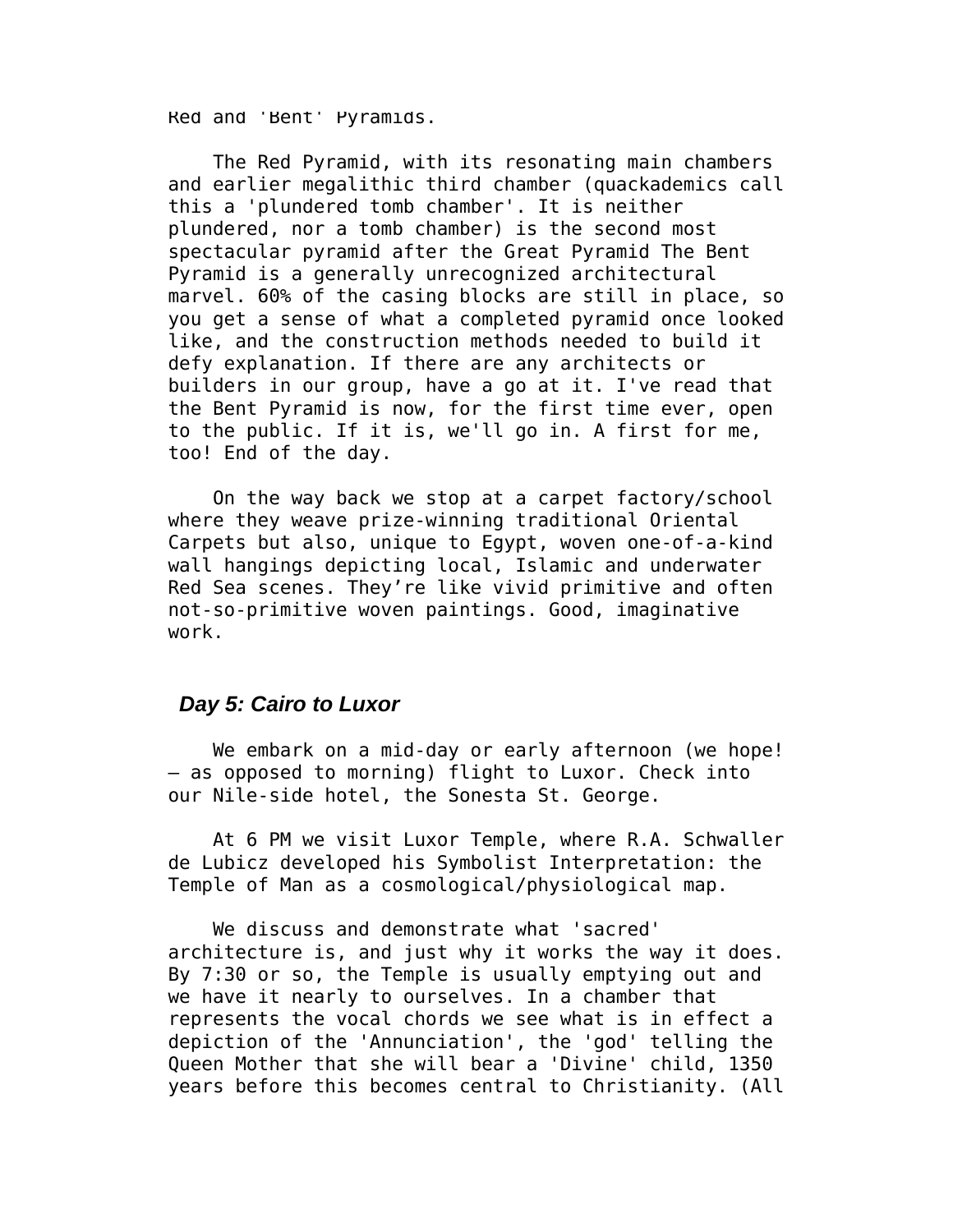along we will be drawing attention to Egyptian doctrines, myths, and metaphors, that are normally associated with Christian doctrine. Gurdjieff called Egypt 'esoteric Christianity'.) We could use more time here, but we don't have it, and getting there earlier is no solution since it's usually jammed then.

### *Day 6: Luxor - West Bank*

40 Minute bus ride.

This area is entirely funerary in significance; here we have the massive funerary complexes of the New Kingdom, the Valley of the Kings, where all NK pharaohs are buried, and the well-preserved tombs of the Nobles — related to those we've seen at Sakkara but markedly different in execution and expression. This is a day much devoted to discussions of Egypt's complex and mysterious funerary beliefs and practices.

 If we are mystified, we're not alone. Even to the New Kingdom Egyptian scribes recording the texts, they are 'mysterious', but in the broadest sense they're comprehensible; they combine the separate but intertwined doctrines: the path of Horus (which becomes the doctrine of 'salvation' in Christian doctrine) and the doctrine of reincarnation (corresponding loosely to the Vedic/Buddhist tradition). Since to our own "Church of Progress" both these paths lead nowhere, they are more or less dismissed as mumbo jumbo. But if the Church of Progress priesthood cannot make any sense of them, we can, and the experience of the visit, however, unfamiliar experientially, is nevertheless vivid. Even the to-us-bizarre practice of elaborate mummification starts to make sense.

 We visit MEDINET HABU or THE RAMESSEUM (decision to be made last minute). Medinet Habu is both the Alpha and Omega of Egyptian Cosmology. It is here that the Eight Primordials come into existence. These are shadowy entities, both male and female, (portrayed as serpents or frogs) which precede manifestation, and play roles remarkably like the 'vibrating strings' of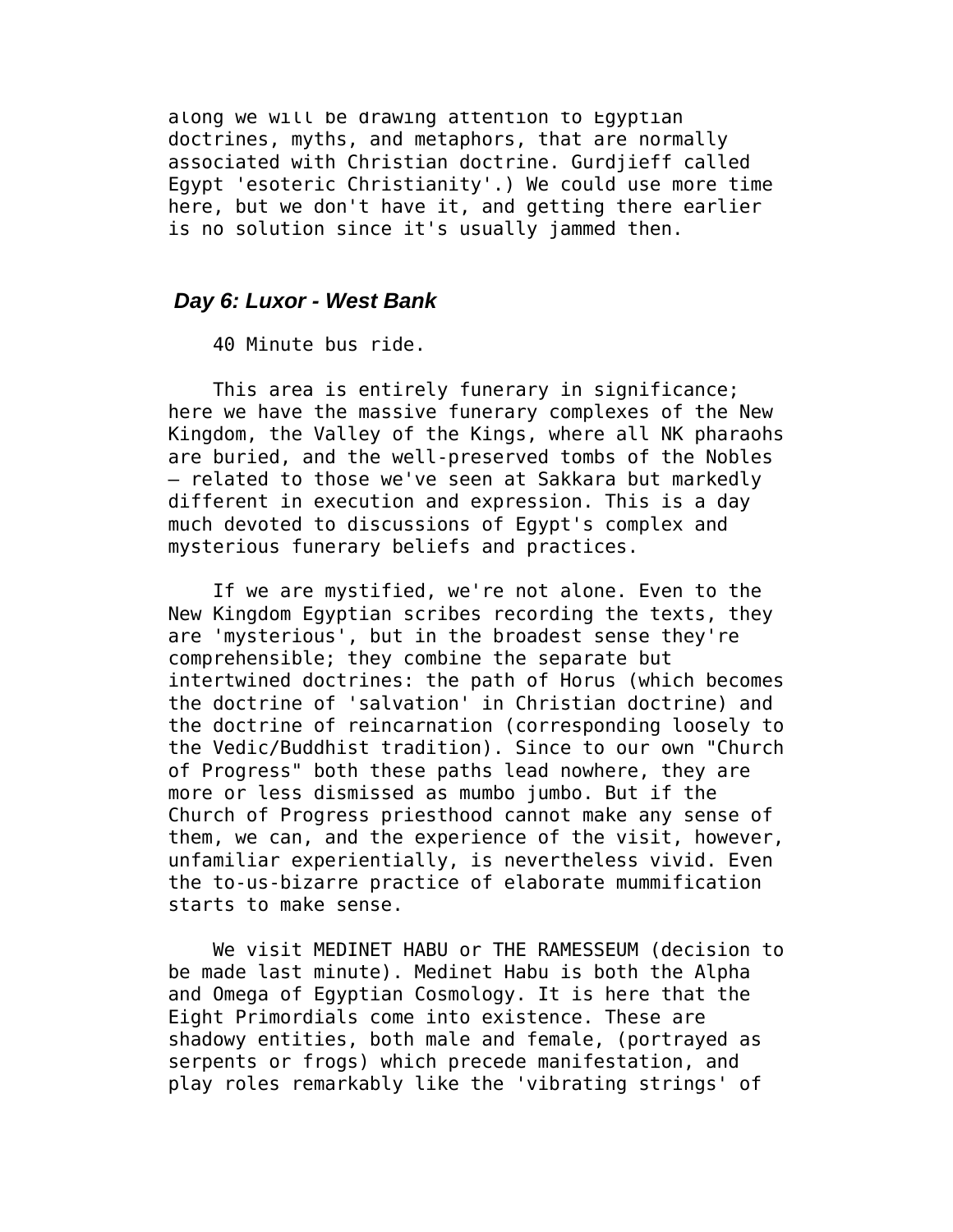cutting-edge String or Torsion Theory. And is also here that storehouses in ancient times held the finished treasures of Egypt, furniture, unguents, musical instruments, jewelry, etc., in other words the fruits of all that transformational earthly creative activity. Medinet Habu is thus both planting time and harvest time. A little shrine dedicated to the princess Amenerdais, Head of the Chantresses (6th C. BC) was the inspiration for Verdi's Aida.

 The Ramesseum is the mortuary temple of Ramesses the Great, and is less grandiose than the huge Medinet Habu, but very powerful, and it's here that the fallen colossus lies that inspired (in absentia) Shelley's famous poem Ozymandias. It's amusing to read the poem on site; fine poetry but lousy Egyptology.

We visit the great (but controversial) Oueen Hatshepsut's Temple of DEIR EL BAHARI, the other temple with a peculiarly 'modern' look to it. To the ancient Egyptians it was 'the most splendid of all' — and so it must have been. Even in its present state it's pretty spectacular.

 We have an early lunch at a lovely, typically rustic, outdoor Egyptian local restaurant, and then on to the VALLEY OF THE KINGS, where all the kings of the New Kingdom were buried.

 Avoiding crowds in the West Bank is problematical but at lunchtime (for everyone else) we'll be relatively crowd-free at this otherwise thronged site. And we may be able to get special permission (an extra \$10 each and worth it) to the closed but particularly vivid and significant tomb of Ramesses VI.

 After the Valley of the Kings, we go back to our East Bank hotel.

### *Day 7: Dendera and Abydos*

 An extremely irritating rule in place for over 10 years, obliging us to visit these two great sites as part of an armed convoy, has recently been lifted. So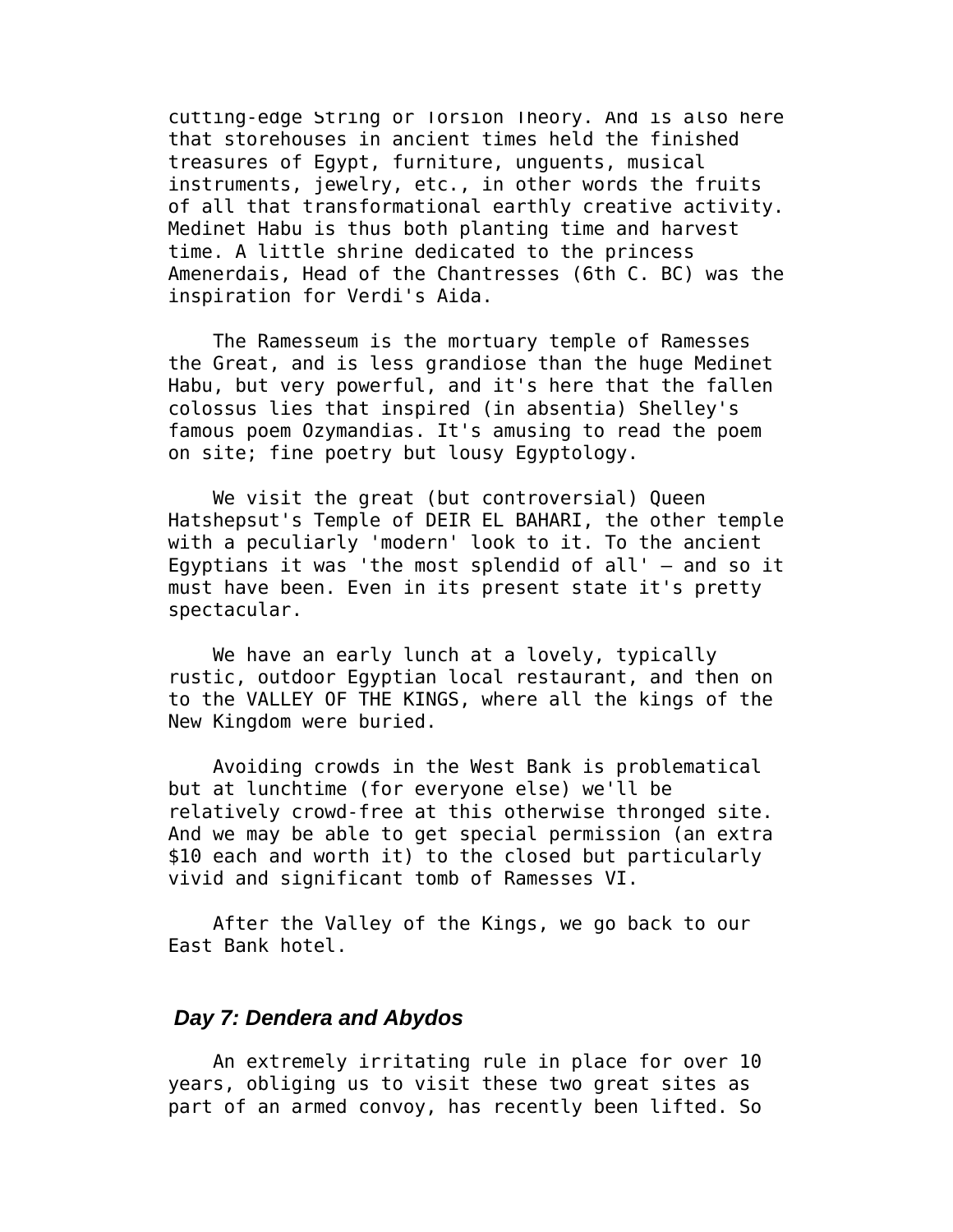we're no longer forced to cut our visit short and we can go and come as we please. This is a serious improvement! But it means an even earlier wake-up call than usual, and 'usual' is bad enough. We (discreetly!) pack doggy bags at breakfast since there's no place en route that we'd want to stop in for lunch, and we need every minute of this long day for the temples.

 Abydos, built by Seti I, father of Ramesses the Great, is one of the highest expressions of New Kingdom relief work, most of it in excellent condition, and some with the colors still vibrant. This is an Osiris temple; Osiris representing the cosmic principle of becoming and return, and also of the divinity immanent within humanity. En route to Abydos (2 1/2 - 3 hr drive), I talk at length about the Osiris myth (which, historicized, becomes the central doctrine of Christianity, then the story of Hamlet, and most recently, Disney's Lion King) and its relevance to our time, and any other time.

 Selective effacing of certain reliefs within the temple is always attributed to Christian fanatics, bent upon destroying the temple's pagan 'magic'. But it is no such thing. More on this anon and on site. The noneffacement of the temples may be the only crime where Christian fanatics are not guilty as charged.

 Behind Seti's Temple of Abydos there is the Oseirion, one of the most powerful, mysterious, and resonant places of all Egypt, and almost certainly a major piece in the LCT.

#### DENDERAH TEMPLE

 We have our doggy bag lunch en route. The temple is entirely Ptolemaic/Graeco-Roman, (ca. 150 BC - 80 AD) and consecrated to Hathor, the Cosmic Feminine in her roles of Mistress of the Cycles of Time and Mother of the Universe. It's here that we get our first real taste of what time is doing to Egypt. While the knowledge of geometry/harmony/proportion and measure are still intact, the exquisite and apparently effortless virtuosity of New Kingdom art and sculpture has turned unwieldy, clumsy, and uninspired.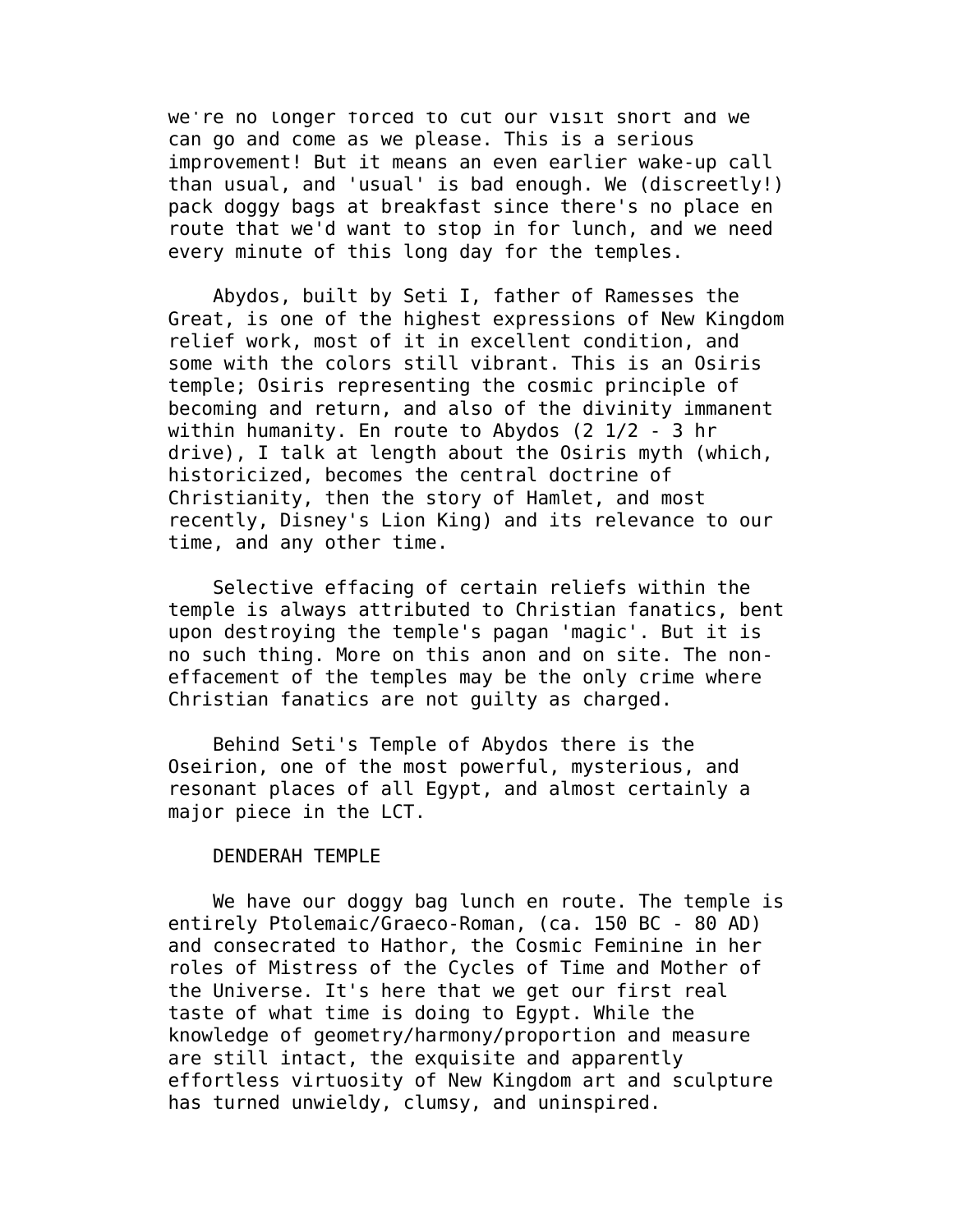It is a fascinating lesson for us, watching Egypt degenerate and this is the first among many examples. Apart from being an exercise in art history, on the scholarly/philosophical/scientific level, in and of itself, it disproves the egregious fiction we've all been brought up with: that history is a fundamentally steady, linear and gradual ascent from primitive beginnings to our enlightened selves with our hydrogen bombs and bobble-head dolls.

 In Egypt we see exactly the opposite happening in front of our eyes, and this calls for some serious discussion and in some cases a major revision of certain notions we've all had drummed incessantly into our heads in our so-called 'educational system'.

 But re: Denderah, however corrupted the art, the temple retains its power. An inscription in a crypt closed to the public declares that Denderah is based 'upon a plan found on a goatskin scroll written in the time of the Companions of Horus', one of the two long, and perhaps-not-fictional periods the Egyptians said preceded the rise of their own Dynastic Egypt. So Denderah would be another good place to go looking for still more evidence for the LCT. Like all 'goddess' temples, Denderah was a healing site; a ruinous mud brick structure adjacent to the temple was once a sanatorium where dream analysis was carried out.

 While reactions to Luxor Temple and Abydos are invariably very positive, Dendera often gets polarized reviews. For some, despite the inferior art work, it is a favorite temple, a place of profound cosmic peace. For others it is dark and gloomy, even spooky. It will be interesting to test our group's reaction to see if there is any correspondence to our Enneagram 'types'.

 The wholesale, but obviously selective effacing of the relief work prevailing here demonstrates who is responsible: it is the Egyptian priesthood at some later date and for reasons of their own, effectively 'decommissioning' the temple.

We return to Luxor (about an hour's drive.)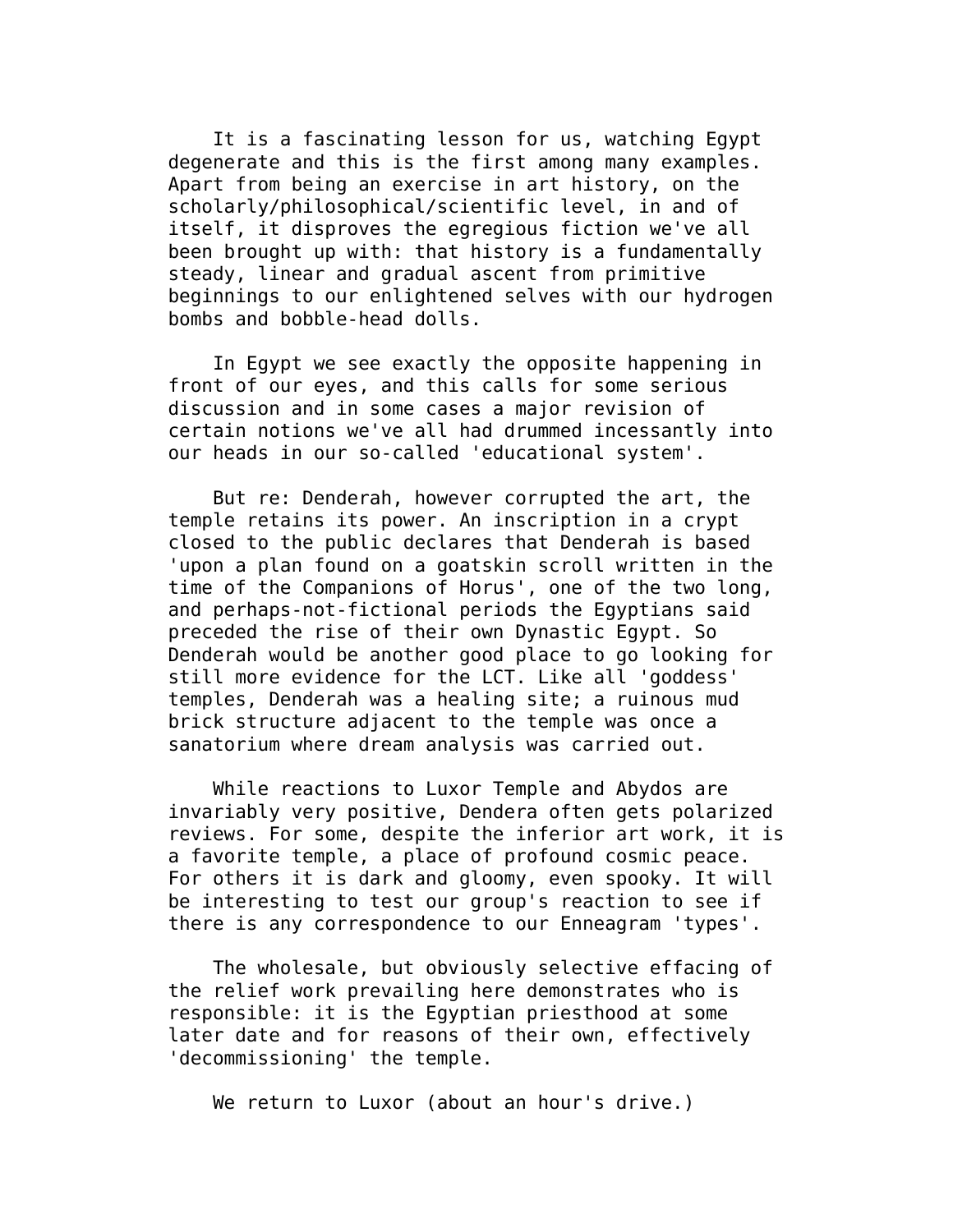Note: Depending upon local conditions, we do not necessarily visit these sites in the order listed, but we do visit all of them.

### *Day 8: Luxor: Karnak Temple / Luxor Museum*

 — Very early 6 AM visit to the vast KARNAK TEMPLE, consecrated to Amon in his role of animator of form, the 'breath of life across the waters'.

 Each major temple at Luxor represents one stage in their (and our!) cosmology, stages in the genesis of the universe. Huge joyous processions connected one temple to another. So the Egyptians, through an act of conscious deliberate sympathetic magic, were themselves mimicking and therefore participating in the process of creation itself. We can no longer do this — we've lost the necessary magic spell to access it  $-$  but the power of these temples provides an echo, an inkling, an appreciation of what life had once been like, when a genuine civilization, itself in a cosmologically ordained descending octave, last prevailed.

 The Hypostyle Hall at Karnak is one of the architectural wonders of the world, and there is much else there that is both emotionally and spiritually moving, as well as intellectually revelatory. If Luxor is The Temple of Man, Karnak is the Temple of Organic Creation and the Hypostyle Hall symbolizes this with its double banks of 9 x 7 gigantic columns. Enneagrammarians should appreciate the significance of this instantly and perhaps even experience it.

 We do a private meditation session in a secluded Sekhmet Shrine in the company of the great Goddess' granite embodiment. We leave Karnak awed, humbled, exhilarated and — very much looking forward to a late breakfast.

 The rest of the day is free (hooray! shopping! Or just much-needed rest) until late afternoon and then we visit the small but beautifully designed, masterpiecereplete Luxor Museum.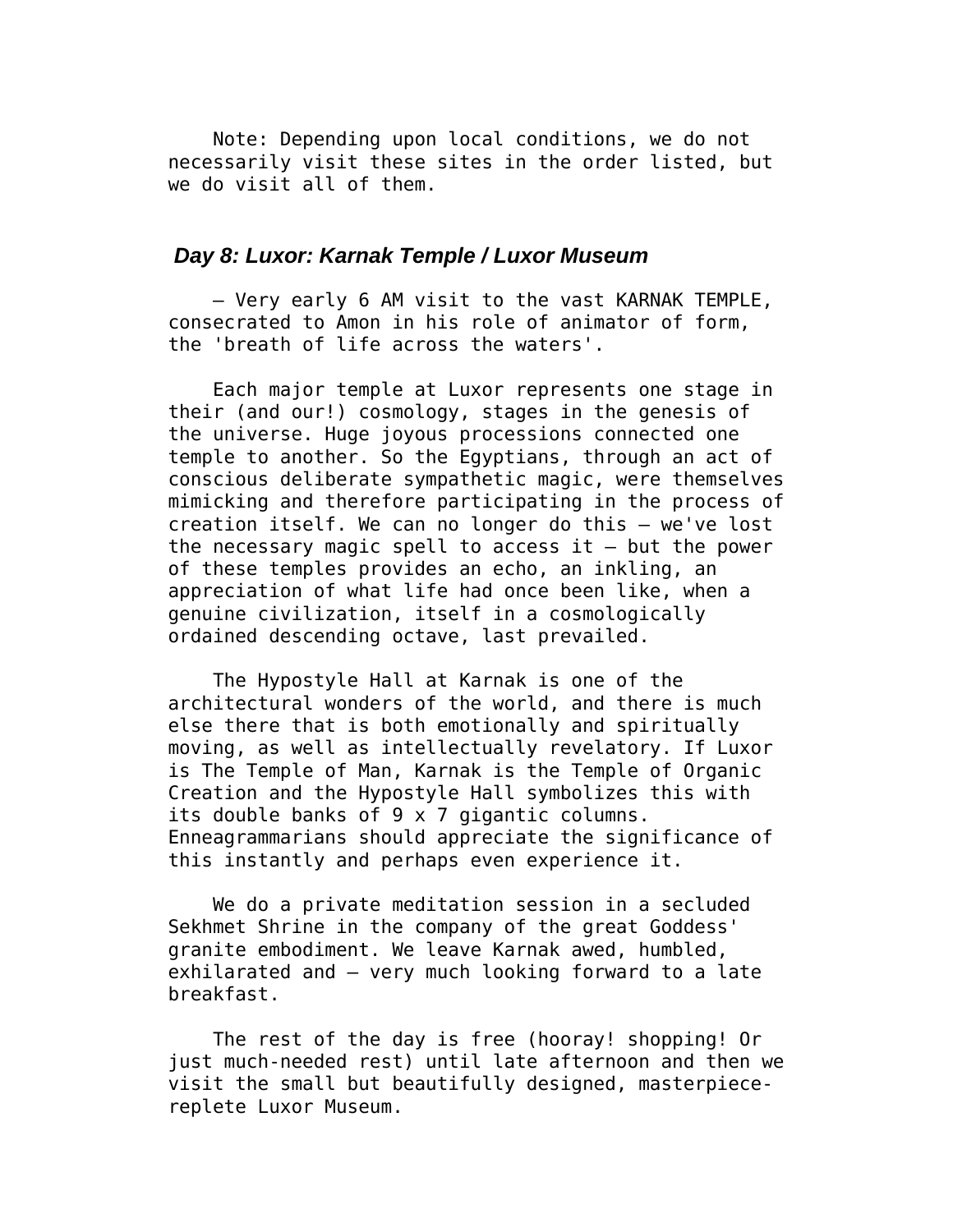### *Day 9: Luxor / Aswan — EDFU and KOM OMBO TEMPLES*

 No longer tied to the convoy on this leg of the trip either, we can visit these two interesting Ptolemaic temples en route to Aswan (which wasn't worth it when we had to go with the convoy). With luck we should be able to schedule our visit at a time of minimum crowds.

 Edfu, the best preserved temple of the ancient world, is consecrated to Horus of Behdet; that is, Horus in his specific role of avenger of the murder of his father, Osiris. (That's Hamlet but without the tobe-or-not-to-be waffling element). It is an appropriately macho and martial temple with many intriguing and important lessons to convey. Kom Ombo is consecrated to the duo of Sobek, the crocodile (Death as a cosmic function) and Horus, the Elder (Return to the Source as a cosmic function). Beautifully sited on a bend of the Nile, but now photogenically ruinous, Kom Ombo was in its day a healing temple and hospital.

 Late afternoon arrival in Aswan, check into our Movenpick Hotel  $-$  a great place, on an island in the Nile, recently totally and tastefully refurbished. Evening visit for those interested to the thronged, and pulsating Nubian bazaar. Some interesting stuff to buy.

# *Day 10: Aswan*

 No early wake up call today. Philae Temple is a zoo until midday, so that's when we go there.

 First we go to the UNFINISHED OBELISK at the ancient granite quarries, where a planned, halfexcavated 1200 ton single block of granite failed to make it out of the bedrock. Here we get a good taste of Egyptian technology in action, and we believe we can explain here what is next to impossible to convey anywhere else in Egypt: how with very simple tools the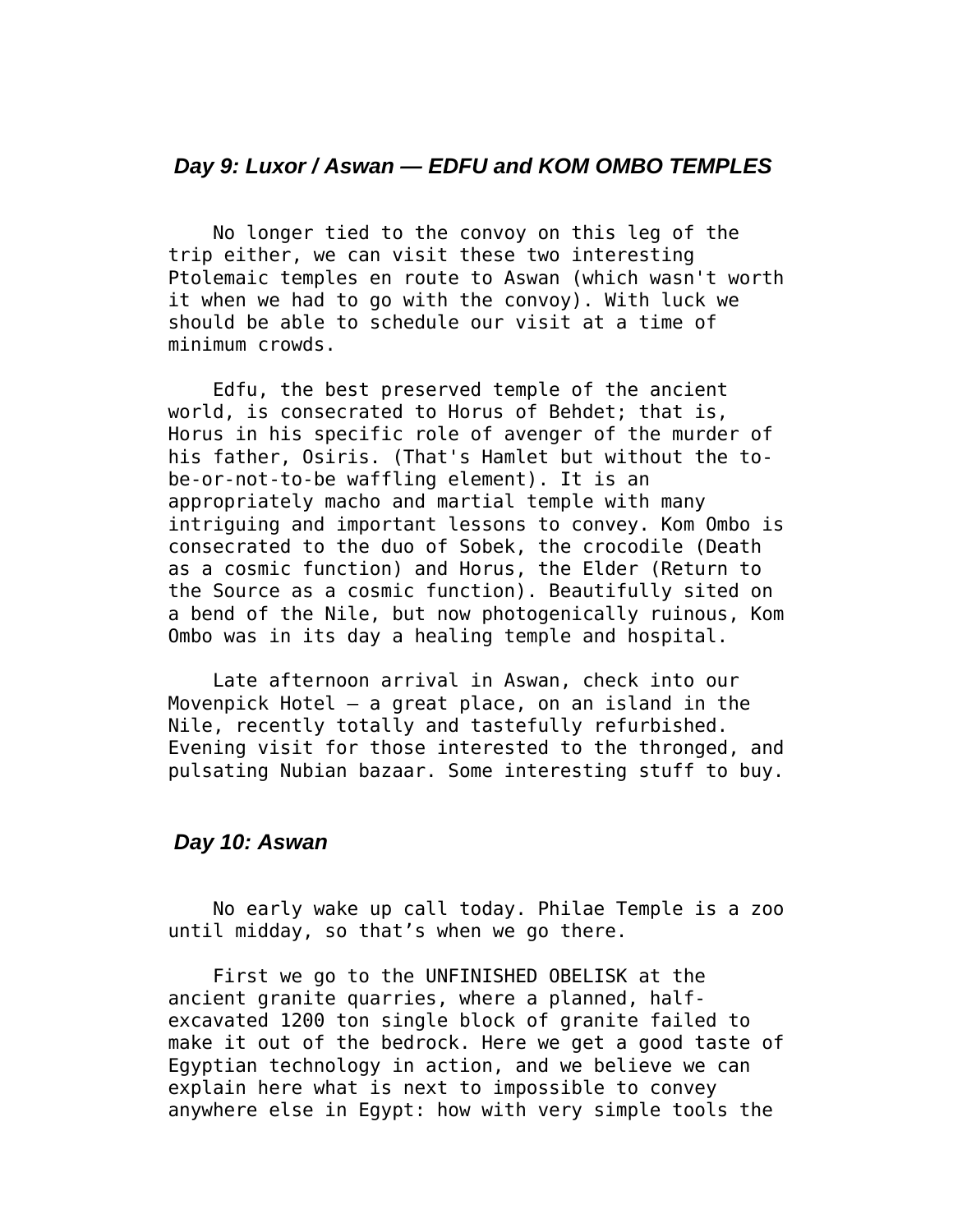Egyptians managed to accomplish what is practically impossible to accomplish even with modern machines but even so, plenty of mysteries remain.

 Then on to PHILAE TEMPLE, consecrated to Isis in her role of Mother of Horus (the Christians changed her name to the Virgin Mary, but she's Isis, like it or not). Philae is on an island in the middle of the Nile (now it's the lake backed up behind the British 'Low Dam' built in 1904.) Quintessentially feminine, it is one of the most beautiful and moving sites in all of Egypt, despite the relatively inelegant quality of the Ptolemaic relief work and the wholesale, but telling selective defacing. It's here that the transition of the ancient Egypt doctrine of Immortality segues almost seamlessly into Christianity in front of our eyes.

 For the afternoon, an optional felucca ride. These are picturesque, lateen-rigged little sailboats and it's a gorgeous hour or so sail on the clear green purling waters around the Nile islands. With a stiff wind up it can be pretty exhilarating.

### *Day 11: Aswan — Abu Simbel*

 Abu Simbel has always been high on the list of must-see Egyptian marvels, and so it should be, but tightened, paranoid security measures, a dreadful sound and light show, and hundreds of tourists streaming off the new cruise boats plying Lake Nasser between Aswan and Abu Simbel and mooring there in the evening have diminished that Abu Simbel experience. For the last few years I've actually removed it from the itinerary, leaving it as an option for those determined to go there no matter what.

 However, post-revolution, and with tourism (as this is written) but a fraction of "normal" I've put it back on. Though I can't promise it will be near-empty, it will definitely be worth the 3 hour busride back and forth.